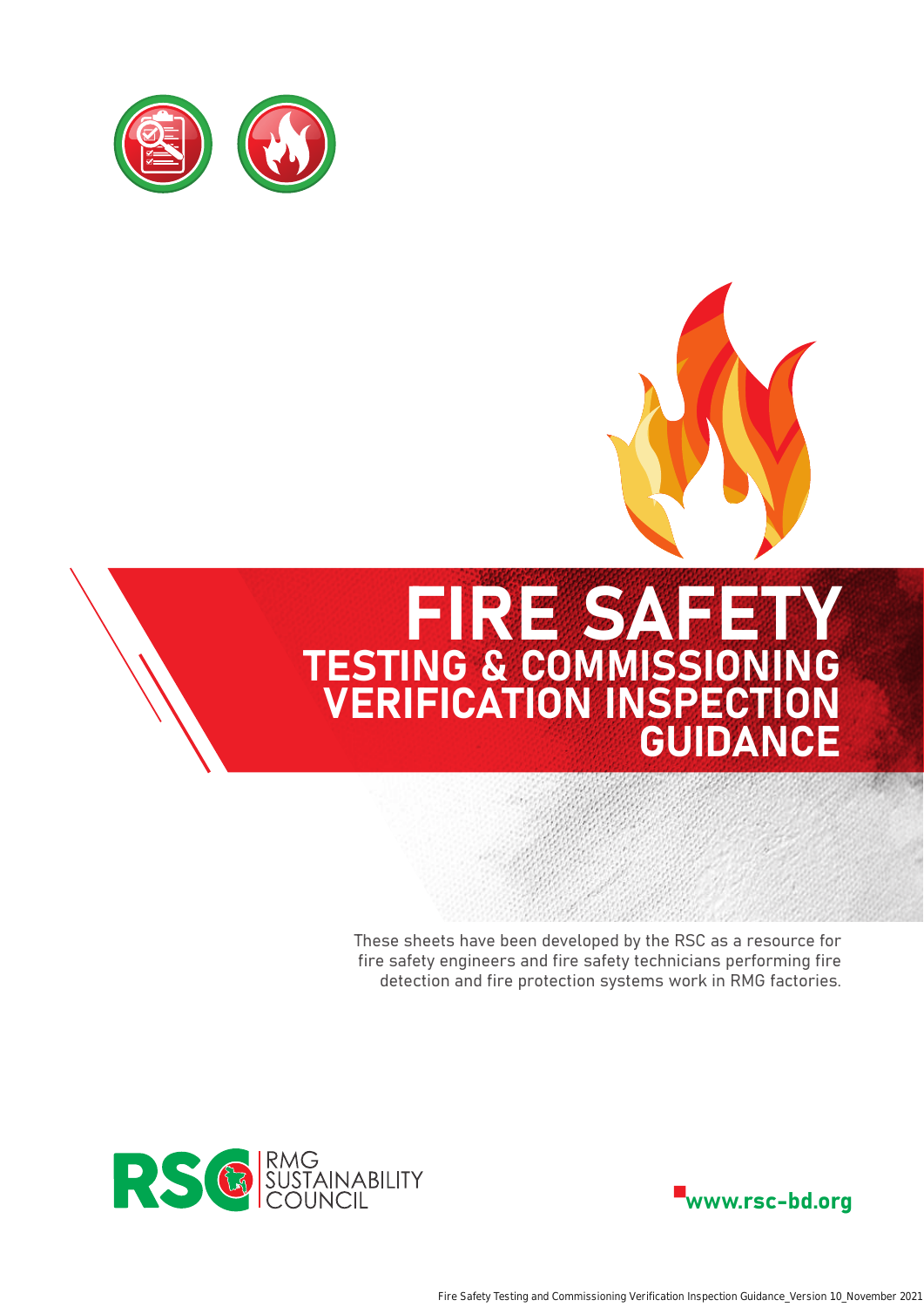# **COMPLING DETECTION SYSTEMS**

|               |              | <b>Document Review</b>                                                                                                                    |
|---------------|--------------|-------------------------------------------------------------------------------------------------------------------------------------------|
| $\Box$ Yes    | $\Box$ No    | Installation Certificate and Record of Completion is available and on-site                                                                |
| $\Box$ Yes    | $\square$ No | Approved as-built drawings are available and on-site                                                                                      |
| $\Box$ Yes    | $\square$ No | Product Information Sheets and Listing Information is available and on-site                                                               |
| $\Box$ Yes    | $\square$ No | Correct type of pipe and fittings are provided                                                                                            |
| $\Box$ Yes    | $\Box$ No    | Installation manual for control equipment is available                                                                                    |
| $\square$ Yes | $\Box$ No    |                                                                                                                                           |
| $\Box$ Yes    | $\Box$ No    |                                                                                                                                           |
|               |              | <b>Pre-Test Activities</b>                                                                                                                |
| $\Box$ Yes    | $\square$ No | Factory staff has informed workers that testing activities will be conducted                                                              |
| $\square$ Yes | $\Box$ No    | Contractor has proper testing tools and equipment                                                                                         |
| $\Box$ Yes    | $\square$ No | System has no ground faults\troubles\supervisory\or alarm signals present                                                                 |
|               |              | <b>Inspections</b>                                                                                                                        |
|               |              | <b>Control Equipment Visual Inspections</b>                                                                                               |
| $\Box$ Yes    | $\square$ No | Control equipment panel(s) are installed within spaces meeting the manufacturers operational<br>requirements for temperature and humidity |
| $\Box$ Yes    | $\square$ No | Control equipment panel(s) are accessible and not obstructed                                                                              |
| $\Box$ Yes    | $\Box$ No    | Control equipment panel(s) are normal condition prior to testing                                                                          |
| $\Box$ Yes    | $\square$ No | Alarm control panel indicates no supervisory or trouble conditions                                                                        |
| $\Box$ Yes    | $\square$ No | Dedicated power is provided to the Alarm Control Panel                                                                                    |
| $\Box$ Yes    | $\square$ No | Circuit breaker or power-disconnects are correctly labeled                                                                                |
| $\square$ Yes | $\square$ No | Correct size batteries are provided for FACP and Power Supplies                                                                           |
| $\Box$ Yes    | $\square$ No | Batteries have manufacturing date and the date of installation markings                                                                   |
| $\square$ Yes | $\square$ No | Control equipment is monitored by Building Fire Alarm System                                                                              |
| $\Box$ Yes    | $\Box$ No    |                                                                                                                                           |
| $\square$ Yes | $\Box$ No    |                                                                                                                                           |
|               |              | <b>Control Equipment Inspection Notes:</b>                                                                                                |
|               |              |                                                                                                                                           |
|               |              |                                                                                                                                           |

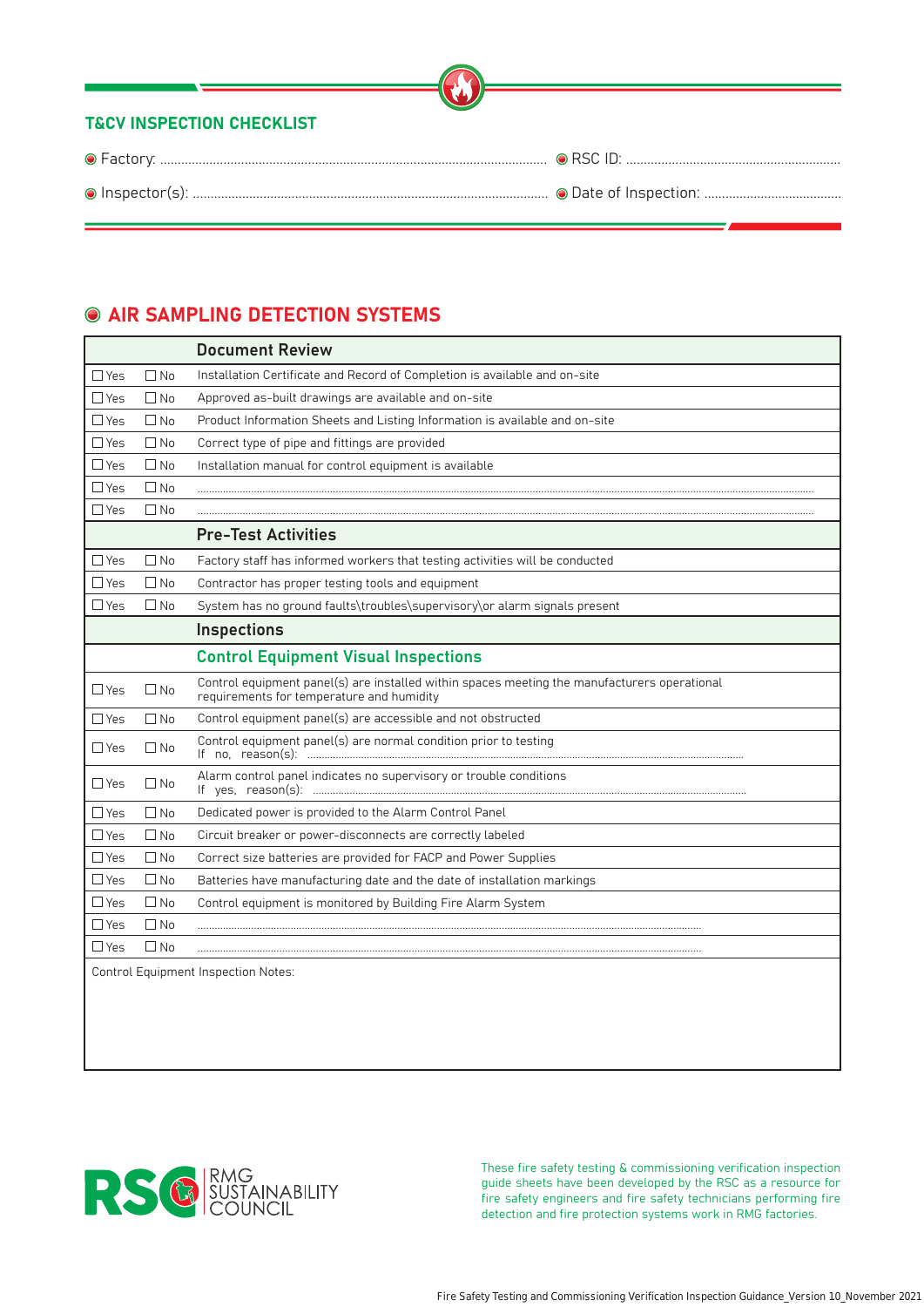|            |              |               | <b>Field Device Visual Inspections</b>                                          |
|------------|--------------|---------------|---------------------------------------------------------------------------------|
| $\Box$ Yes | $\square$ No | $\Box$ N/A    | Pipe and fittings used for air-sampling pipe network are listed by manufacturer |
| $\Box$ Yes | $\Box$ No    | $\Box N/A$    | Pipe network is complete and includes end-caps                                  |
| $\Box$ Yes | $\square$ No | $\Box$ N/A    | Pipe network is properly secured and protected from physical damage             |
| $\Box$ Yes | $\Box$ No    | $\Box N/A$    | Sampling ports are spaced correctly and match approved plans                    |
| $\Box$ Yes | $\square$ No | $\Box N/A$    | Sampling ports are correctly identified                                         |
| $\Box$ Yes | $\Box$ No    | $\Box$ N/A    | Set points for Alarm are provided (1.5 - 2.5% Obscuration per foot)             |
| $\Box$ Yes | $\square$ No | $\Box N/A$    | Set points for Pre-Alarm are provided (0.0015-0.015% Obscuration per foot)      |
| $\Box$ Yes | $\square$ No | $\Box N/A$    | Notification appliances are installed as shown on the approved plans            |
| $\Box$ Yes | $\Box$ No    | $\Box$ N/A    | Notification appliances are not obstructed and secured in place                 |
| $\Box$ Yes | $\Box$ No    | $\Box N/A$    | Audible notification is provided for all occupied areas served by system        |
| $\Box$ Yes | $\square$ No | $\Box N/A$    | Door Releasing service is provided for all fire doors                           |
| $\Box$ Yes | $\square$ No | $\Box N/A$    | Door releasing hardware is installed correctly and is complete                  |
| $\Box$ Yes | $\Box$ No    | $\Box N/A$    | Elevator Recall is provided                                                     |
| $\Box$ Yes | $\square$ No | $\Box N/A$    | Exhaust Fan shut down is provided                                               |
| $\Box$ Yes | $\square$ No | $\Box N/A$    |                                                                                 |
| $\Box$ Yes | $\square$ No | $\square$ N/A |                                                                                 |

Field Device Inspection Notes:

|                                  |           |               | <b>Functional Testing</b>                                                    |
|----------------------------------|-----------|---------------|------------------------------------------------------------------------------|
| ⊿ Yes                            | ∐ No      | $\Box$ N/A    | Control equipment confirmed for primary and secondary power loss supervision |
| ∃Yes                             | $\Box$ No | $\Box N/A$    | Networked panels are correctly supervised                                    |
| $\sqcup$ Yes                     | $\Box$ No | $\Box$ N/A    | All visual displays and annunciator lamps are functional                     |
| $\Box$ Yes                       | $\Box$ No | $\Box N/A$    | Transport time from the farthest sampling point is within 120 seconds        |
| $\Box$ Yes                       | $\Box$ No | $\Box N/A$    | Alarm conditions report correctly to Bldg. Fire Alarm System                 |
| $\Box$ Yes                       | ∐ No      | $\Box$ N/A    | Supervisory conditions report correctly to Bldg. Fire Alarm System           |
| $\Box$ Yes                       | $\Box$ No | $\Box N/A$    | Trouble conditions report correctly to Bldg. Fire Alarm System               |
| <u>S</u> Yes                     | $\Box$ No | $\Box$ N/A    |                                                                              |
| ∃Yes                             | $\Box$ No | $\square$ N/A |                                                                              |
| $\square$ Yes                    | ∟ No      | $\Box$ N/A    |                                                                              |
| <b>Functional Testing Notes:</b> |           |               |                                                                              |

|                                  |              |            | <b>Post-Test Activities</b>                                                                     |
|----------------------------------|--------------|------------|-------------------------------------------------------------------------------------------------|
| $\square$ Yes                    | $\Box$ No    | $\Box$ N/A | Factory staff has informed workers that testing activities are complete                         |
| $\Box$ Yes                       | $\square$ No | $\Box$ N/A | System has no ground faults\troubles\supervisory\or alarm signals present at the end of testing |
| □ Yes                            | $\Box$ No    | $\Box$ N/A | Fire Alarm System is functioning in accordance with approved design documents                   |
| <b>Functional Testing Notes:</b> |              |            |                                                                                                 |

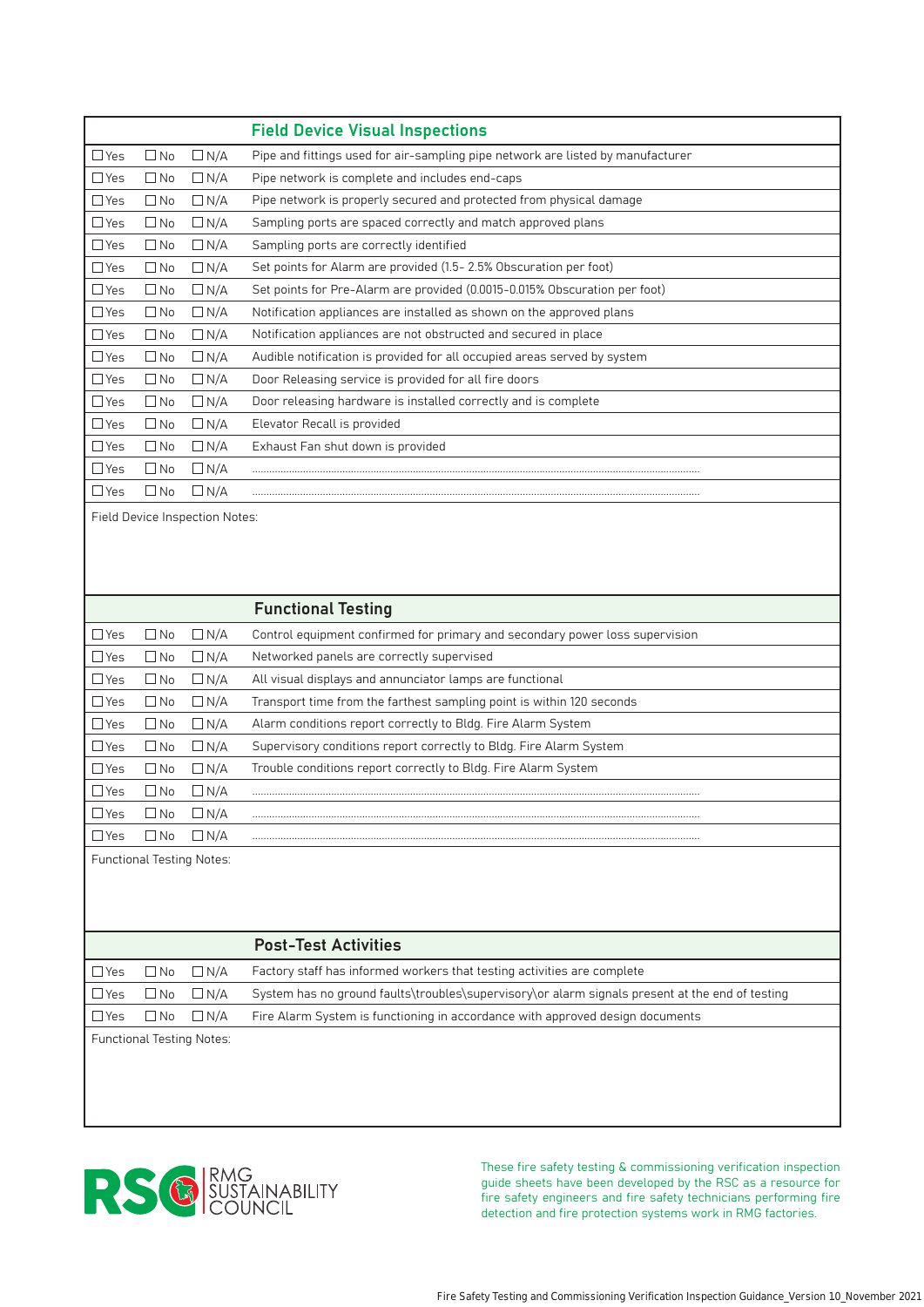|                                      | <u> 1989 - Johann Stein, mars et al. 1989 - Anna ann an t-Anna ann an t-Anna ann an t-Anna ann an t-Anna ann an t-</u> |
|--------------------------------------|------------------------------------------------------------------------------------------------------------------------|
| <b>T&amp;CV INSPECTION CHECKLIST</b> |                                                                                                                        |
|                                      |                                                                                                                        |
|                                      |                                                                                                                        |

# **O FIRE ALARM SYSTEMS**

|               |              | <b>Document Review</b>                                                                                                                    |
|---------------|--------------|-------------------------------------------------------------------------------------------------------------------------------------------|
| $\Box$ Yes    | $\Box$ No    | Installation Certificate and Record of Completion is available and on-site                                                                |
| $\square$ Yes | $\Box$ No    | Approved as-built drawings are available and on-site                                                                                      |
| $\Box$ Yes    | $\square$ No | Product Information Sheets and Listing Information is available and on-site                                                               |
| $\square$ Yes | $\square$ No | Does all the necessary equipment have third party listing certificates consistent with products on-site                                   |
| $\Box$ Yes    | $\Box$ No    | Has battery calculation & voltage drop calculation been provided as per as-built drawing                                                  |
| $\Box$ Yes    | $\square$ No | Correct type of wire and cable is provided                                                                                                |
| $\Box$ Yes    | $\square$ No | Installation manual for control equipment is available                                                                                    |
| $\Box$ Yes    | $\square$ No |                                                                                                                                           |
| $\square$ Yes | $\square$ No |                                                                                                                                           |
|               |              | <b>Pre-Test Activities</b>                                                                                                                |
| $\square$ Yes | $\square$ No | Factory staff has informed workers that testing activities will be conducted                                                              |
| $\square$ Yes | $\square$ No | Contractor has proper testing tools and equipment                                                                                         |
| $\Box$ Yes    | $\square$ No | System has no ground faults\troubles\supervisory\or alarm signals present                                                                 |
|               |              | <b>Inspections</b>                                                                                                                        |
|               |              | <b>Control Equipment Visual Inspections</b>                                                                                               |
| $\square$ Yes | $\square$ No | Control equipment panel(s) are installed within spaces meeting the manufacturers operational<br>requirements for temperature and humidity |
| $\square$ Yes | $\Box$ No    | Control equipment panel(s) are accessible and not obstructed                                                                              |
| $\Box$ Yes    | $\square$ No | Control equipment panel(s) are normal condition prior to testing                                                                          |
| $\square$ Yes | $\Box$ No    | Fire alarm control panel indicates no supervisory or trouble conditions                                                                   |
| $\Box$ Yes    | $\square$ No | Dedicated power is provided to the FACP                                                                                                   |
| $\Box$ Yes    | $\Box$ No    | Circuit breaker or power-disconnects are correctly labeled                                                                                |
| $\Box$ Yes    | $\square$ No | Correct size batteries are provided for FACP and Power Supplies                                                                           |
| $\square$ Yes | $\square$ No | Batteries have manufacturing date and the date of installation markings                                                                   |
| $\Box$ Yes    | $\square$ No | Has wiring of control equipment been completed as per manufacturer's instruction                                                          |
| $\Box$ Yes    | $\square$ No | Wiring entering and leaving control equipment is protected from physical damage and terminated correctly                                  |
| $\Box$ Yes    | $\square$ No | End of Line Resistors are located in correct locations for supervised circuits                                                            |
| $\square$ Yes | $\square$ No | Remote control-panels and equipment are properly supervised                                                                               |
| $\square$ Yes | $\square$ No |                                                                                                                                           |
| $\square$ Yes | $\square$ No |                                                                                                                                           |
|               |              | Control Equipment Increation Natoon                                                                                                       |

ontrol Equipment Inspection Notes:

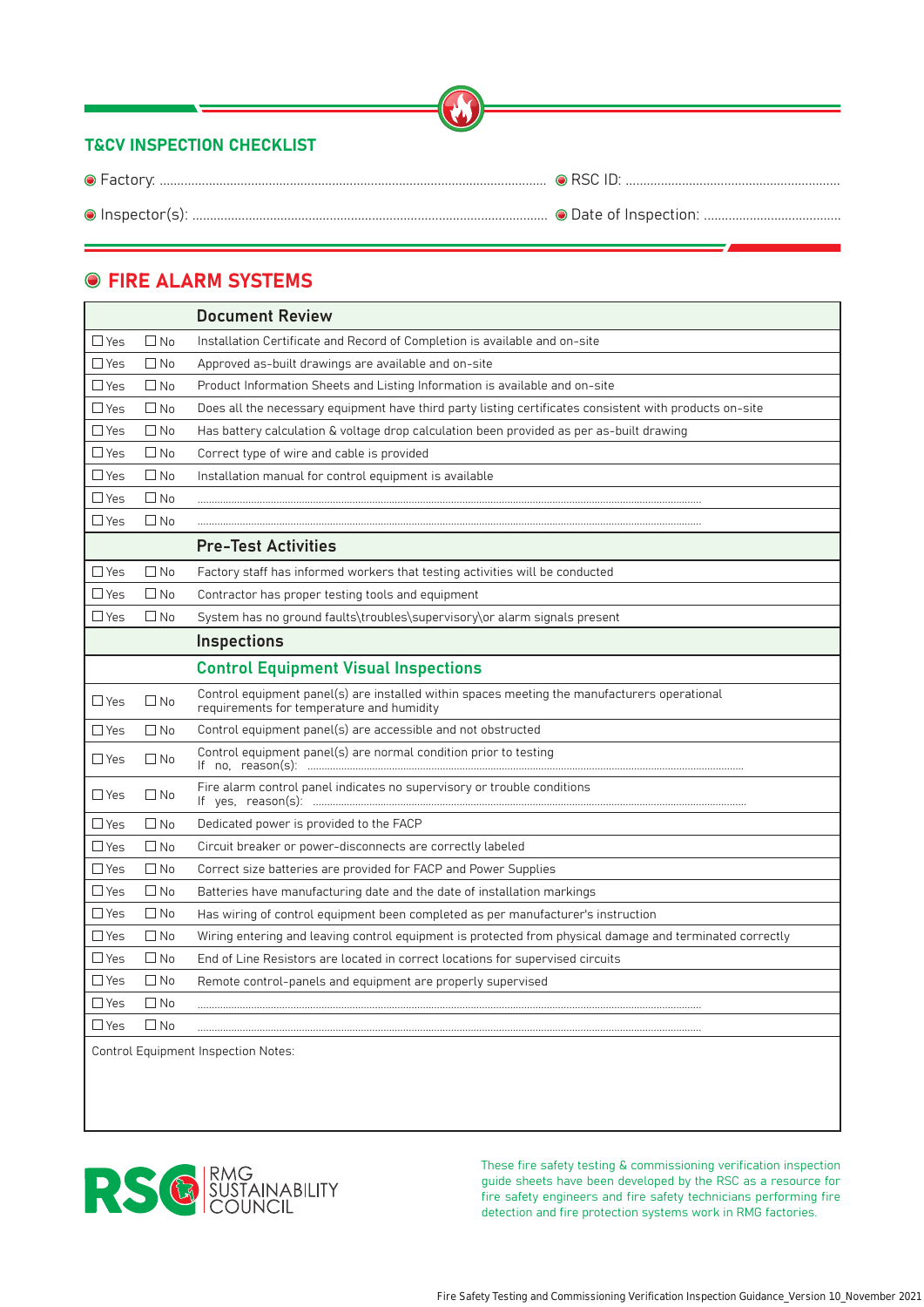|            |              |            | <b>Field Device Visual Inspections</b>                                                                                                                                             |
|------------|--------------|------------|------------------------------------------------------------------------------------------------------------------------------------------------------------------------------------|
| $\Box$ Yes | $\Box$ No    | $\Box N/A$ | Device locations match approved as-builts                                                                                                                                          |
| $\Box$ Yes | $\square$ No | $\Box N/A$ | Device quantities match approved as-builts                                                                                                                                         |
| $\Box$ Yes | $\Box$ No    | $\Box N/A$ | Device Addresses are clearly marked for all initiating devices                                                                                                                     |
| $\Box$ Yes | $\square$ No | $\Box N/A$ | Wiring at devices is not exposed or unprotected                                                                                                                                    |
| $\Box$ Yes | $\square$ No | $\Box N/A$ | Manual pull boxes are visible in the path of egress and accessible                                                                                                                 |
| $\Box$ Yes | $\square$ No | $\Box N/A$ | Manual pull boxes are not obstructed or subject to physical damage                                                                                                                 |
| $\Box$ Yes | $\square$ No | $\Box N/A$ | Detector spacing and locations are compliant with approved plans                                                                                                                   |
| $\Box$ Yes | $\square$ No | $\Box N/A$ | Detectors are not obstructed and are secured in place                                                                                                                              |
| $\Box$ Yes | $\Box$ No    | $\Box N/A$ | Detectors are not located in exterior locations or environments that are beyond the manufacturers<br>operating ranges for temperature and humidity or will produce nuisance alarms |
| $\Box$ Yes | $\square$ No | $\Box N/A$ | Notification appliances are installed as shown on the approved plans                                                                                                               |
| $\Box$ Yes | $\Box$ No    | $\Box N/A$ | Notification appliances are not obstructed and secured in place                                                                                                                    |
| $\Box$ Yes | $\Box$ No    | $\Box N/A$ | Audible notification is provided for all occupied areas                                                                                                                            |
| $\Box$ Yes | $\square$ No | $\Box N/A$ | Supervision of all sprinkler control valves is provided'                                                                                                                           |
| $\Box$ Yes | $\square$ No | $\Box N/A$ | Beam detectors are installed in accessible locations                                                                                                                               |
| $\Box$ Yes | $\square$ No | $\Box N/A$ | Beam detectors have remote test and reset switches - resetting the detector does not require<br>removal of power or special tools                                                  |
| $\Box$ Yes | $\Box$ No    | $\Box N/A$ | Door Releasing service is provided for all fire doors                                                                                                                              |
| $\Box$ Yes | $\Box$ No    | $\Box N/A$ | Door releasing hardware is installed correctly and is complete                                                                                                                     |
| $\Box$ Yes | $\square$ No | $\Box N/A$ | Elevator Recall is provided                                                                                                                                                        |
| $\Box$ Yes | $\square$ No | $\Box N/A$ | Exhaust Fan shut down is provided                                                                                                                                                  |
| $\Box$ Yes | $\square$ No | $\Box N/A$ |                                                                                                                                                                                    |
| $\Box$ Yes | $\Box$ No    | $\Box N/A$ |                                                                                                                                                                                    |
|            |              |            |                                                                                                                                                                                    |

Field Device Inspection Notes:

|               |              |                                  | <b>Functional Testing</b>                                                                  |
|---------------|--------------|----------------------------------|--------------------------------------------------------------------------------------------|
| $\Box$ Yes    | $\square$ No | $\Box N/A$                       | Control equipment confirmed for primary and secondary power loss supervision               |
| $\square$ Yes | $\square$ No | $\Box N/A$                       | Networked panels are correctly supervised                                                  |
| $\Box$ Yes    | $\square$ No | $\Box N/A$                       | All visual displays and annunciator lamps are functional                                   |
| $\Box$ Yes    | $\square$ No | $\Box N/A$                       | Correct locations of EOL Resistors are verified for supervised circuits                    |
| $\Box$ Yes    | $\Box$ No    | $\Box N/A$                       | Devices tested report correct address at panel for activated or missing devices            |
| $\Box$ Yes    | $\Box$ No    | $\Box N/A$                       | Devices tested for functionality with open SLC circuits                                    |
| $\Box$ Yes    | $\square$ No | $\Box N/A$                       | Voltage drop measured for NAC circuits                                                     |
| $\Box$ Yes    | $\Box$ No    | $\Box$ N/A                       | Evacuation message or signaling is understandable                                          |
| $\Box$ Yes    | $\square$ No | $\Box N/A$                       | Audibility for occupied areas is at least 15 dBA above ambient                             |
| $\Box$ Yes    | $\Box$ No    | $\Box N/A$                       | Visual notification is synchronized when more than one device is in the same field of view |
| $\Box$ Yes    | $\square$ No | $\Box N/A$                       | Music or PA systems are shut down upon activation of alarm system                          |
| $\Box$ Yes    | $\square$ No | $\Box N/A$                       | Elevators recall on correct devices                                                        |
| $\Box$ Yes    | $\square$ No | $\Box N/A$                       | Exhaust Fans shut down upon activation of fire alarm                                       |
| $\Box$ Yes    | $\square$ No | $\Box N/A$                       |                                                                                            |
| $\Box$ Yes    | $\Box$ No    | $\Box$ N/A                       |                                                                                            |
| $\Box$ Yes    | $\square$ No | $\Box N/A$                       |                                                                                            |
|               |              | <b>Functional Testing Notes:</b> |                                                                                            |

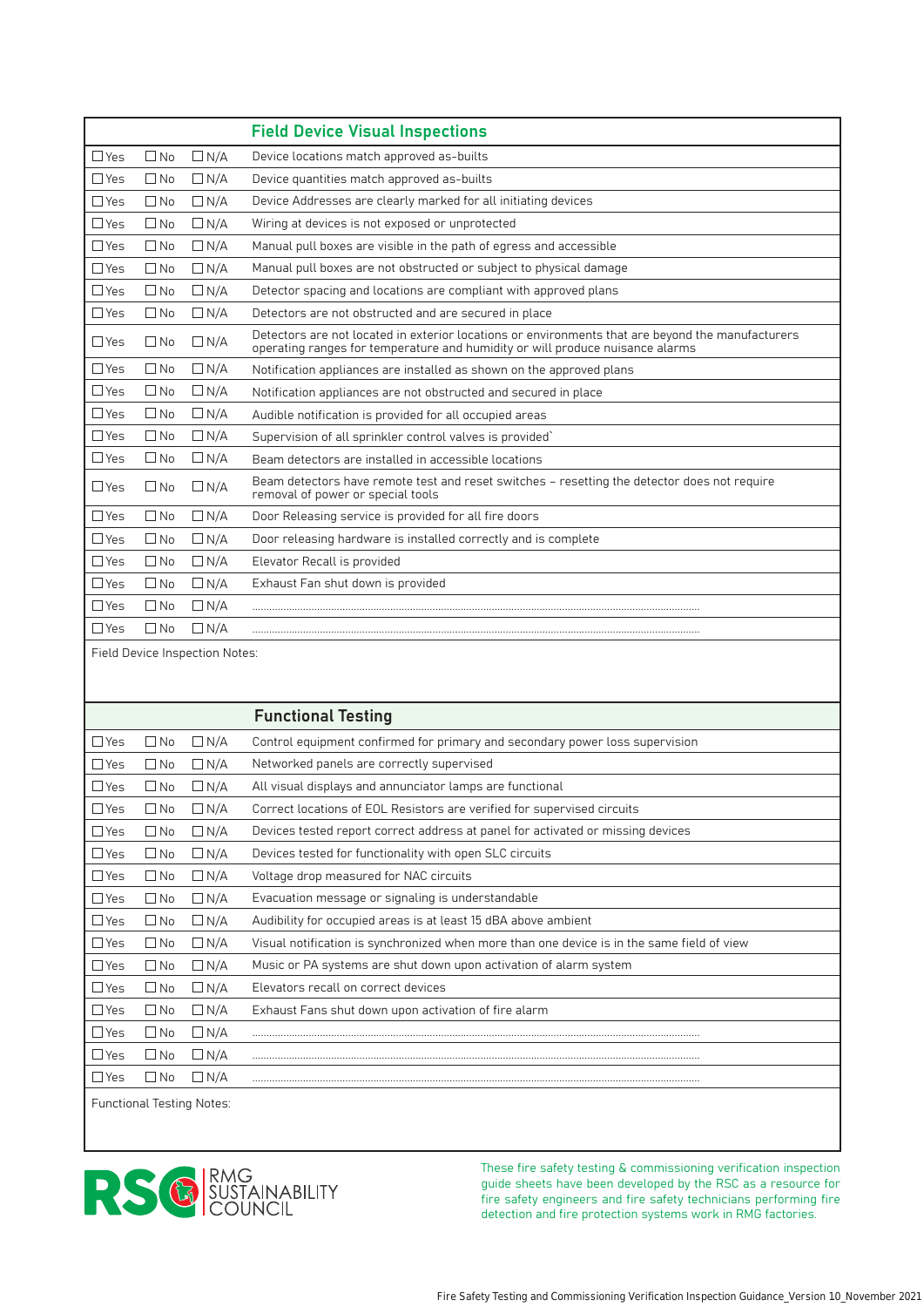|                   |            | <b>Post-Test Activities</b>                                                                     |
|-------------------|------------|-------------------------------------------------------------------------------------------------|
| ∐ No              | $\Box N/A$ | Factory staff has informed workers that testing activities are complete                         |
| $\square$ No      | $\Box$ N/A | System has no ground faults\troubles\supervisory\or alarm signals present at the end of testing |
| $\Box$ No         |            | Fire Alarm System is functioning in accordance with approved design documents                   |
| If no, reason(s): |            |                                                                                                 |
|                   |            |                                                                                                 |
|                   |            |                                                                                                 |
|                   |            |                                                                                                 |

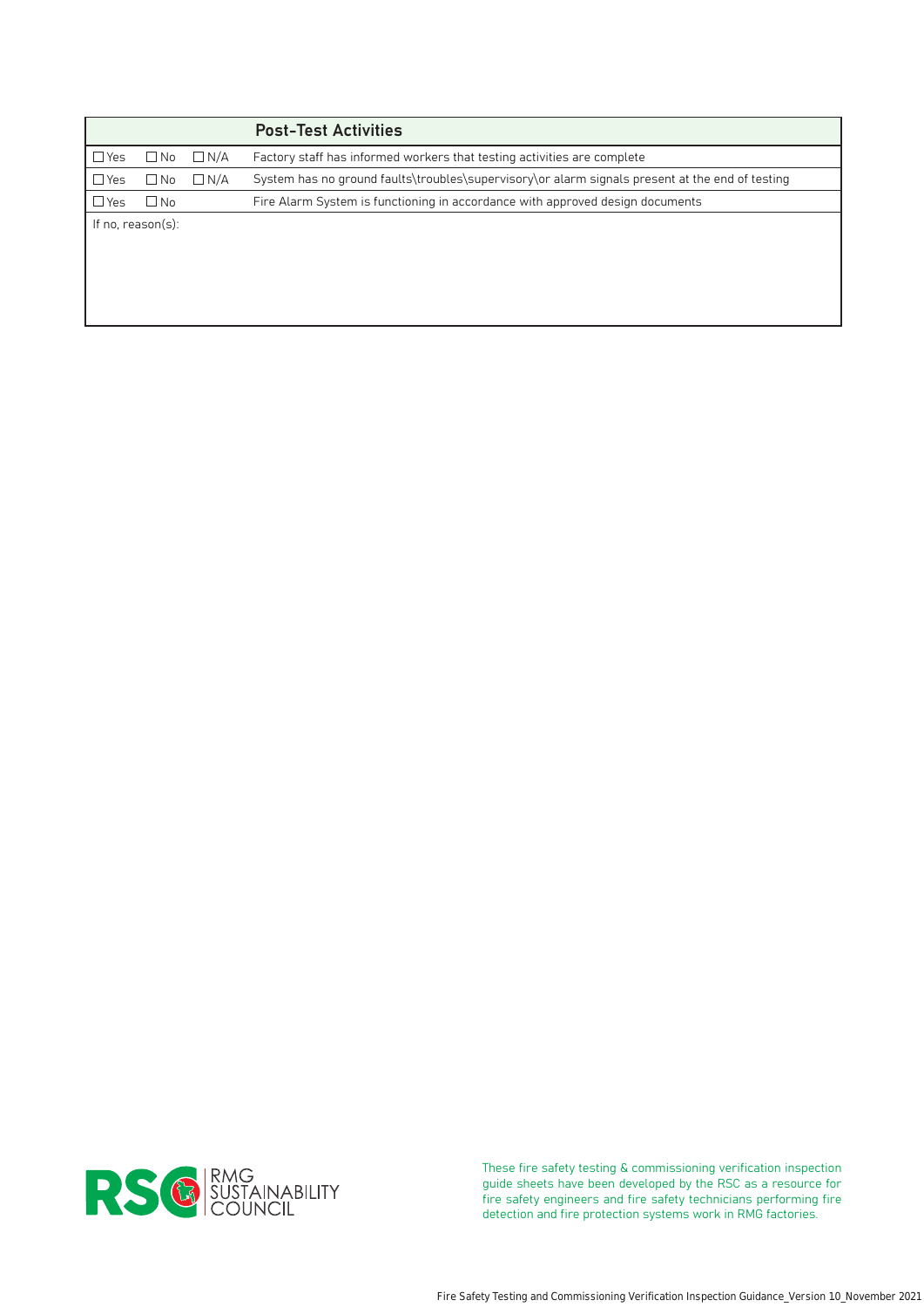#### **O FIRE PUMP SYSTEM**

|            |                          |            | <b>Document Review</b>                                                                                  |
|------------|--------------------------|------------|---------------------------------------------------------------------------------------------------------|
| $\Box$ Yes | $\Box$ No                | $\Box N/A$ | Installers Fire Pump Test Report is available and on-site                                               |
| $\Box$ Yes | $\square$ No             | $\Box N/A$ | As-built drawings are available and on-site                                                             |
| $\Box$ Yes | $\Box$ No                | $\Box N/A$ | Equipment information sheets and Listing information is available and on-site                           |
| $\Box$ Yes | $\square$ No             | $\Box N/A$ | Does all the necessary equipment have third party listing certificates consistent with products on-site |
| $\Box$ Yes | $\Box$ No                | $\Box N/A$ | Manufacturer's fire pump test curve included in equipment information, and on site                      |
|            |                          |            | Electric Pump rated fire flow:  gpm at psi                                                              |
|            |                          |            | Diesel Pump rated fire flow:  gpm at psi                                                                |
|            |                          |            | <b>Pre-Test Activities</b>                                                                              |
| $\Box$ Yes | $\Box$ No                | $\Box N/A$ | Factory staff has informed workers that testing activities will be conducted                            |
| $\Box$ Yes | $\square$ No             | $\Box N/A$ | Contractor has proper testing tools and equipment                                                       |
| $\Box$ Yes | $\Box$ No                | $\Box N/A$ | Connected Fire Alarm System has no ground faults\troubles\supervisory\or alarm signals present          |
|            |                          |            | <b>Inspections</b>                                                                                      |
|            |                          |            | <b>Visual Inspections</b>                                                                               |
| $\Box$ Yes | $\Box$ No                | $\Box N/A$ | Does diesel fire pump room have adequate ventilation                                                    |
| $\Box$ Yes | $\square$ No             | $\Box N/A$ | Does suction from tank have strainer                                                                    |
| $\Box$ Yes | $\Box$ No                | $\Box N/A$ | Pump Controllers in Auto and free of trouble signals                                                    |
| $\Box$ Yes | $\square$ No             | $\Box N/A$ | Battery terminals free of corrosion                                                                     |
| $\Box$ Yes | $\Box$ No                | $\Box N/A$ | Are fuel lines steel pipe                                                                               |
| $\Box$ Yes | $\square$ No             | $\Box N/A$ | Is fuel tank properly sized (1 gallon per HP) Tank Size                                                 |
| $\Box$ Yes | $\Box$ No                | $\Box N/A$ | All valves are supervised and open or closed as required                                                |
| $\Box$ Yes | $\Box$ No                | $\Box N/A$ | Diesel Fuel Tank size  / Level  (1/2, 3/4, 1)                                                           |
| $\Box$ Yes | $\Box$ No                | $\Box N/A$ | Water Tank size  / Level  (1/2, 3/4, 1)                                                                 |
| $\Box$ Yes | $\square$ No             | $\Box N/A$ | Pump(s) provided with positive suction head and clean water supply                                      |
| $\Box$ Yes | $\square$ No             | $\Box N/A$ | Is vortex plate installed in tank suction                                                               |
|            | Visual Inspection Notes: |            |                                                                                                         |
|            |                          |            |                                                                                                         |
|            |                          |            |                                                                                                         |
|            |                          |            |                                                                                                         |

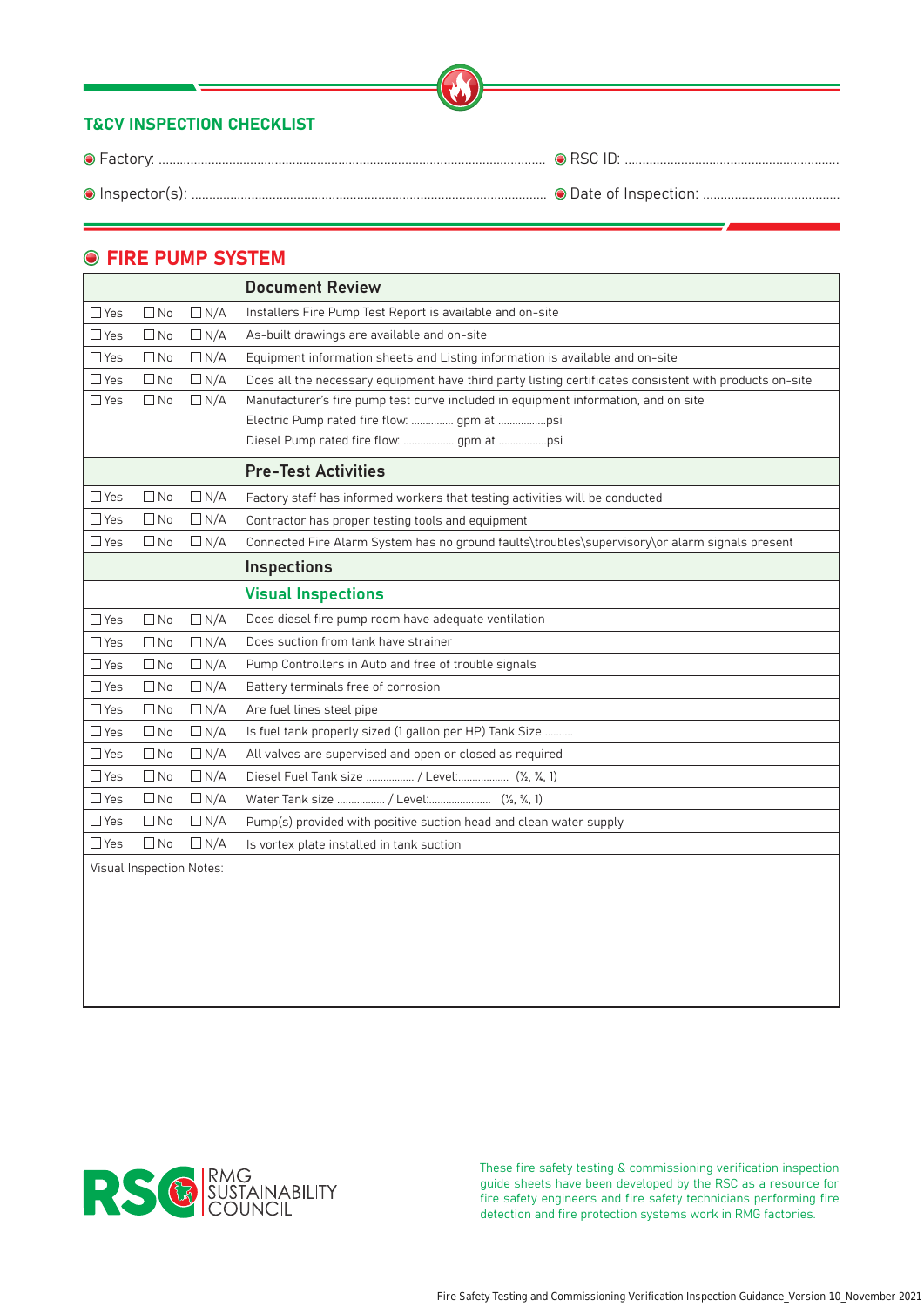|            |                   |            | <b>Functional testing (Typical for each floor/zone)</b>                                                                                                                                                                                             |
|------------|-------------------|------------|-----------------------------------------------------------------------------------------------------------------------------------------------------------------------------------------------------------------------------------------------------|
| $\Box$ Yes | $\square$ No      | $\Box$ N/A | Jockey pump start pressure psi (slowly open a valve to lower pressure)                                                                                                                                                                              |
| $\Box$ Yes | $\square$ No      | $\Box$ N/A |                                                                                                                                                                                                                                                     |
| $\Box$ Yes | $\square$ No      | $\Box$ N/A | If emergency power is provided:<br>● When in normal power, start pump then shut down normal power and test generator auto start<br>and switch to E-power<br>● When on E-power start pump stop pump then start when E-power running                  |
| $\Box$ Yes | $\square$ No      | $\Box$ N/A |                                                                                                                                                                                                                                                     |
| $\Box$ Yes | $\Box$ No         | $\Box$ N/A | Fire pumps should be tested at 150% of flow if water supply is available.<br>Otherwise fire pump should be tested at the greater of the sprinkler system demand,<br>or standpipe system or 100% of rated flow and pressure.                         |
| $\Box$ Yes | $\square$ No      | $\Box$ N/A | Fire pump manual stop or automatic stop (Minimum run times:<br>10 minutes for electric. 30 minutes for diesel)                                                                                                                                      |
| $\Box$ Yes | $\Box$ No         | $\Box N/A$ | Manual stop fire pumps                                                                                                                                                                                                                              |
| $\Box$ Yes | $\square$ No      | $\Box N/A$ | Start fire pumps manually<br>Stop fire pumps and confirm controllers in auto and free of troubles signals<br>Diesel Fuel Tank size  / Level (1/2, 3/4, 1)<br>Water Tank size  / Level  (1/2, 3/4, 1)<br>Measure water tank fill rate if able<br>qpm |
|            | Inspection Notes: |            |                                                                                                                                                                                                                                                     |
|            |                   |            |                                                                                                                                                                                                                                                     |

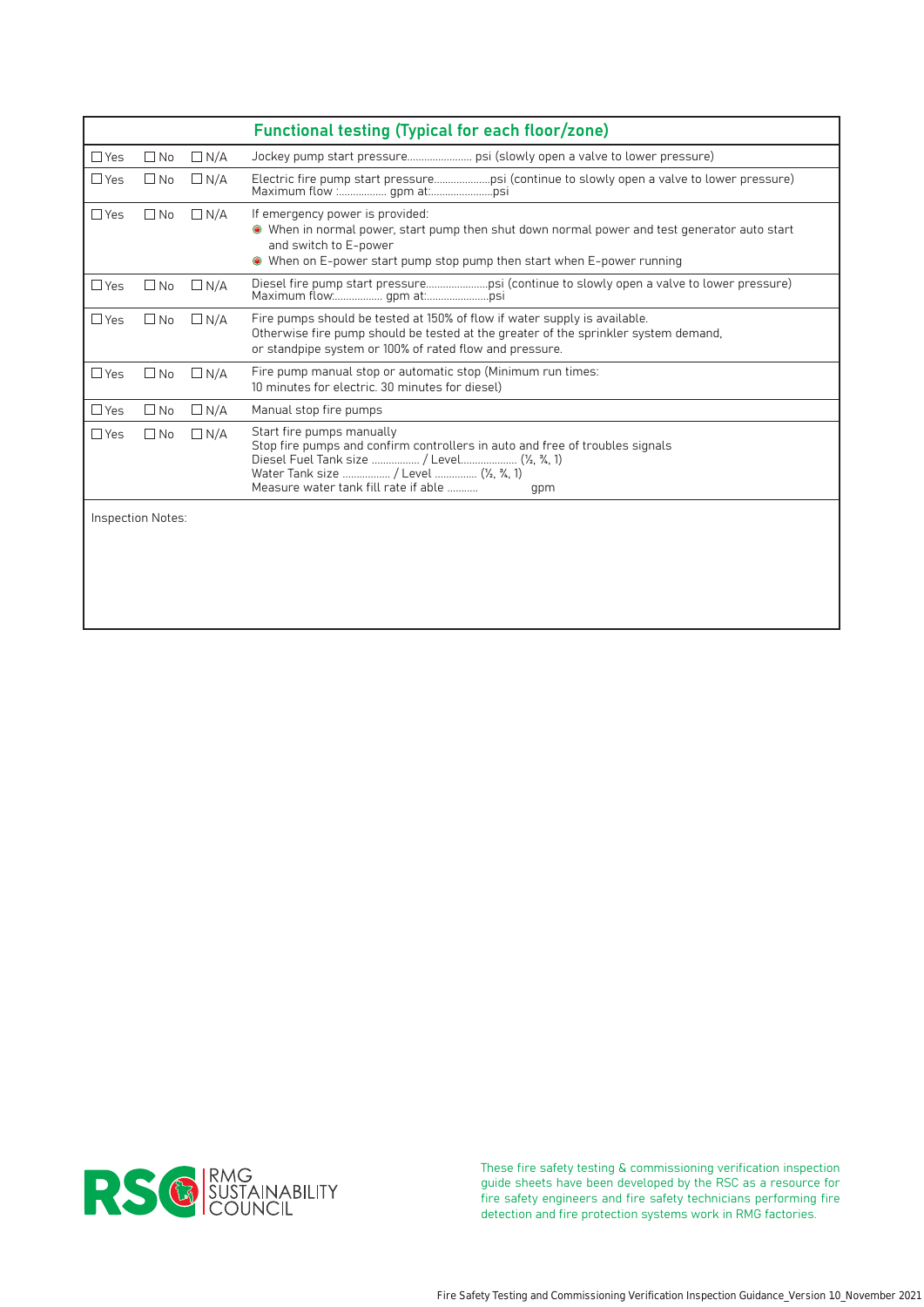## **O FIRE SPRINKLER SYSTEM**

|               |              |            | <b>Document Review</b>                                                                                                                                                                                                                            |
|---------------|--------------|------------|---------------------------------------------------------------------------------------------------------------------------------------------------------------------------------------------------------------------------------------------------|
| $\Box$ Yes    | $\Box$ No    | $\Box N/A$ | Installation Certificate and Record of Completion is available and on-site                                                                                                                                                                        |
| $\Box$ Yes    | $\square$ No | $\Box N/A$ | Approved as-built drawings are available and on-site                                                                                                                                                                                              |
| $\Box$ Yes    | $\Box$ No    | $\Box N/A$ | Product Information Sheets and Listing Information is available and on-site                                                                                                                                                                       |
| $\Box$ Yes    | $\square$ No | $\Box N/A$ | Does all the necessary equipment have third party listing certificates consistent with products on-site                                                                                                                                           |
|               |              |            | <b>Pre-Test Activities</b>                                                                                                                                                                                                                        |
| $\Box$ Yes    | $\square$ No | $\Box N/A$ | Factory staff has informed workers that testing activities will be conducted                                                                                                                                                                      |
| $\Box$ Yes    | $\Box$ No    | $\Box$ N/A | Contractor has proper testing tools and equipment                                                                                                                                                                                                 |
|               |              |            | <b>Inspections</b>                                                                                                                                                                                                                                |
|               |              |            | <b>Control Equipment Visual Inspections</b>                                                                                                                                                                                                       |
| $\Box$ Yes    | $\square$ No | $\Box N/A$ | No visible evidence of external leakage from piping and joints                                                                                                                                                                                    |
| $\Box$ Yes    | $\square$ No | $\Box$ N/A | Floor Control Valve Assembly:<br>Control valve open<br>$\bullet$<br>Pressure gauge present: Static pressure:<br>$\bullet$<br>Check valve present, if shown on drawings<br>$\bullet$<br>Inspector's test and drain connection present              |
| $\Box$ Yes    | $\square$ No | $\Box N/A$ | Is typical ceiling Obstructed or Unobstructed (Unobstructed: NFPA 13, Section, 3.7: if structural members<br>are greater than 7 $\frac{1}{2}$ -feet apart or if less than 7 $\frac{1}{2}$ -feet apart beams and girders less than 4-inches deep). |
| $\Box$ Yes    | $\Box$ No    | $\Box N/A$ | Sprinkler installation and piping in accordance with drawings including sprinkler spacing and sizing                                                                                                                                              |
| $\Box$ Yes    | $\square$ No | $\Box N/A$ | Sprinkler support/hangars:<br>Is each pipe length supported and not welded to support?<br>Is any other equipment supported from sprinkler pipe?<br>$\bullet$                                                                                      |
| $\Box$ Yes    | $\square$ No | $\Box N/A$ | If water is from a pond/lake/river or other open top raw source,<br>are pendant sprinklers below ceilings on a return bend                                                                                                                        |
| $\Box$ Yes    | $\square$ No | $\Box$ N/A | If sprinkler below ceiling and pressure exceed 100 psi, are sprinklers retrained from upward movement                                                                                                                                             |
| $\Box$ Yes    | $\Box$ No    | $\Box N/A$ | Sprinklers free of paint/loading/dust                                                                                                                                                                                                             |
| $\Box$ Yes    | $\Box$ No    | $\Box$ N/A | Sprinklers in proper orientation                                                                                                                                                                                                                  |
| $\square$ Yes | $\square$ No | $\Box N/A$ | Are all obstructions (storage and partitions) at least 18-inches below deflector (NFPA 13: 8.5.5.3)                                                                                                                                               |

Control Equipment Inspection Notes:

#### Functional testing (Typical for each floor/zone)

| $\Box$ Yes                       | $\Box$ No | $\Box$ N/A | Closure of Floor control valve provides trouble alarm                                                             |
|----------------------------------|-----------|------------|-------------------------------------------------------------------------------------------------------------------|
| $\Box$ Yes                       | $\Box$ No | I N/A      | Operation of inspector's test valve provides alarm between 30 and 150 seconds of opening.<br>(Residual pressure ) |
| <b>Functional Testing Notes:</b> |           |            |                                                                                                                   |

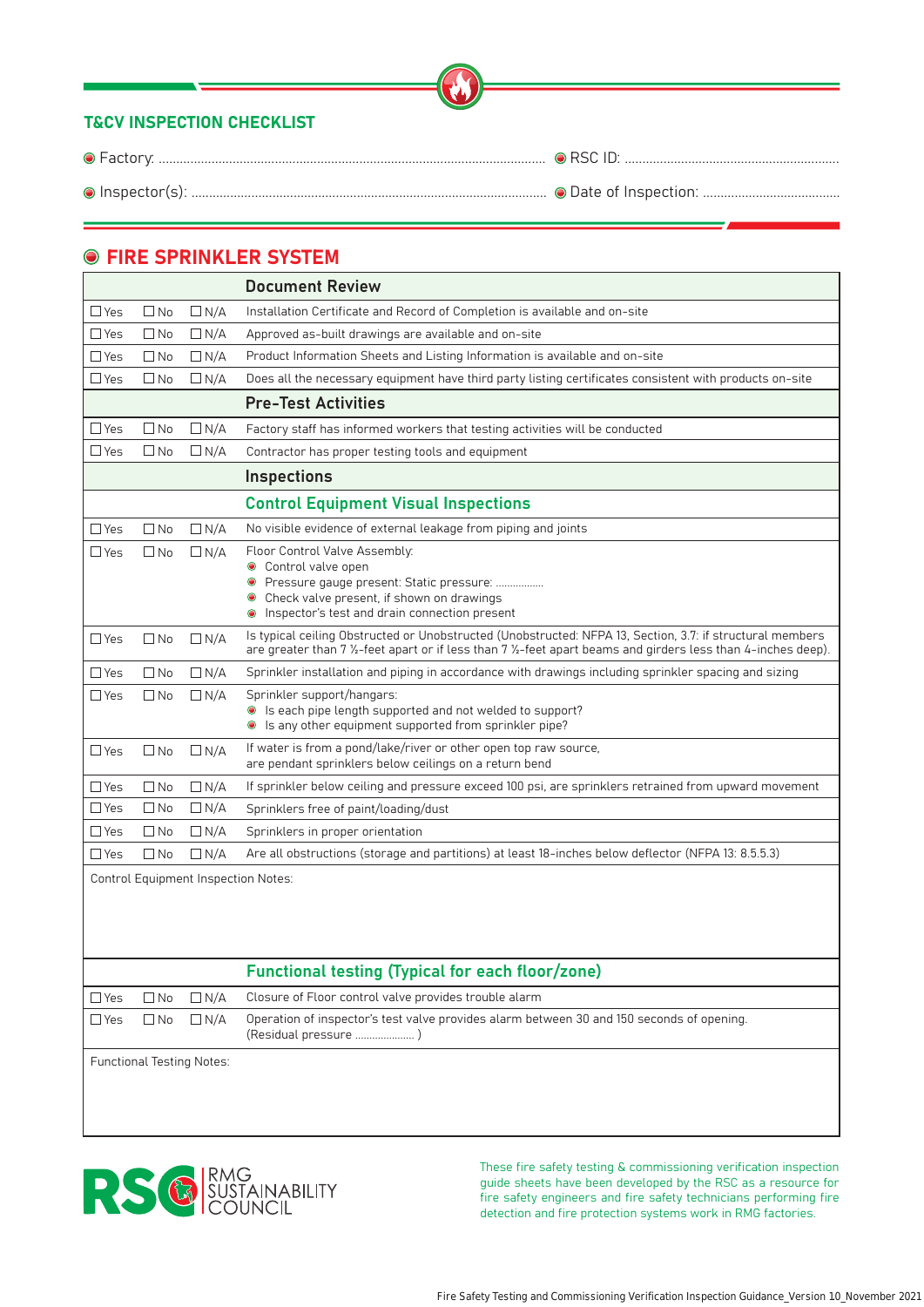### **● STANDPIPE SYSTEMS**

|            |                   |            | <b>Document Review</b>                                                                                       |
|------------|-------------------|------------|--------------------------------------------------------------------------------------------------------------|
| $\Box$ Yes | $\square$ No      | $\Box N/A$ | Installation Certificate and Record of Completion is available and on-site                                   |
| $\Box$ Yes | $\Box$ No         | $\Box N/A$ | Approved as-built drawings are available and on-site                                                         |
| $\Box$ Yes | $\Box$ No         | $\Box N/A$ | Product Information Sheets and Listing Information is available and on-site                                  |
| $\Box$ Yes | $\Box$ No         | $\Box N/A$ | Does all the necessary equipment have third party listing certificates consistent with products on -site     |
|            |                   |            | <b>Pre-Test Activities</b>                                                                                   |
| $\Box$ Yes | $\square$ No      | $\Box N/A$ | Factory staff has informed workers that testing activities will be conducted                                 |
| $\Box$ Yes | $\square$ No      | $\Box N/A$ | Contractor has proper testing tools and equipment                                                            |
|            |                   |            | <b>Inspections</b>                                                                                           |
|            |                   |            | <b>Control Equipment Visual Inspections</b>                                                                  |
| $\Box$ Yes | $\square$ No      | $\Box N/A$ | Are all control valves open (bottom of riser)                                                                |
| $\Box$ Yes | $\square$ No      | $\Box N/A$ | Are there control valves on the fire hose valve piping; if so is the control valve electronically supervised |
| $\Box$ Yes | $\Box$ No         | $\Box N/A$ | Fire hose valves located in stairs and unobstructed                                                          |
| $\Box$ Yes | $\Box$ No         | $\Box N/A$ | Fire hose valves do not obstruct stairs                                                                      |
| $\Box$ Yes | $\Box$ No         | $\Box N/A$ | Standpipes properly supported and not welded to supports                                                     |
| $\Box$ Yes | $\square$ No      | $\Box N/A$ | Condition of hose new/without tears or rot                                                                   |
| $\Box$ Yes | $\square$ No      | $\Box N/A$ | Fire department hose valve gasket in place                                                                   |
| $\Box$ Yes | $\square$ No      | $\Box N/A$ | Pressure gauge present at top of standpipe riser Static Pressure                                             |
|            |                   |            | <b>Functional testing</b>                                                                                    |
| $\Box$ Yes | $\Box$ No         | $\Box N/A$ | Operate all hose valves for full range of motion (make sure all caps are in place and don't leak)            |
| $\Box$ Yes | $\square$ No      | $\Box N/A$ | Flow top of riser hose valve, for full flow                                                                  |
| $\Box$ Yes | $\square$ No      | $\Box N/A$ | Pressure gauge at top or standpipe riserResidual Pressure when flowing                                       |
|            | Inspection Notes: |            |                                                                                                              |